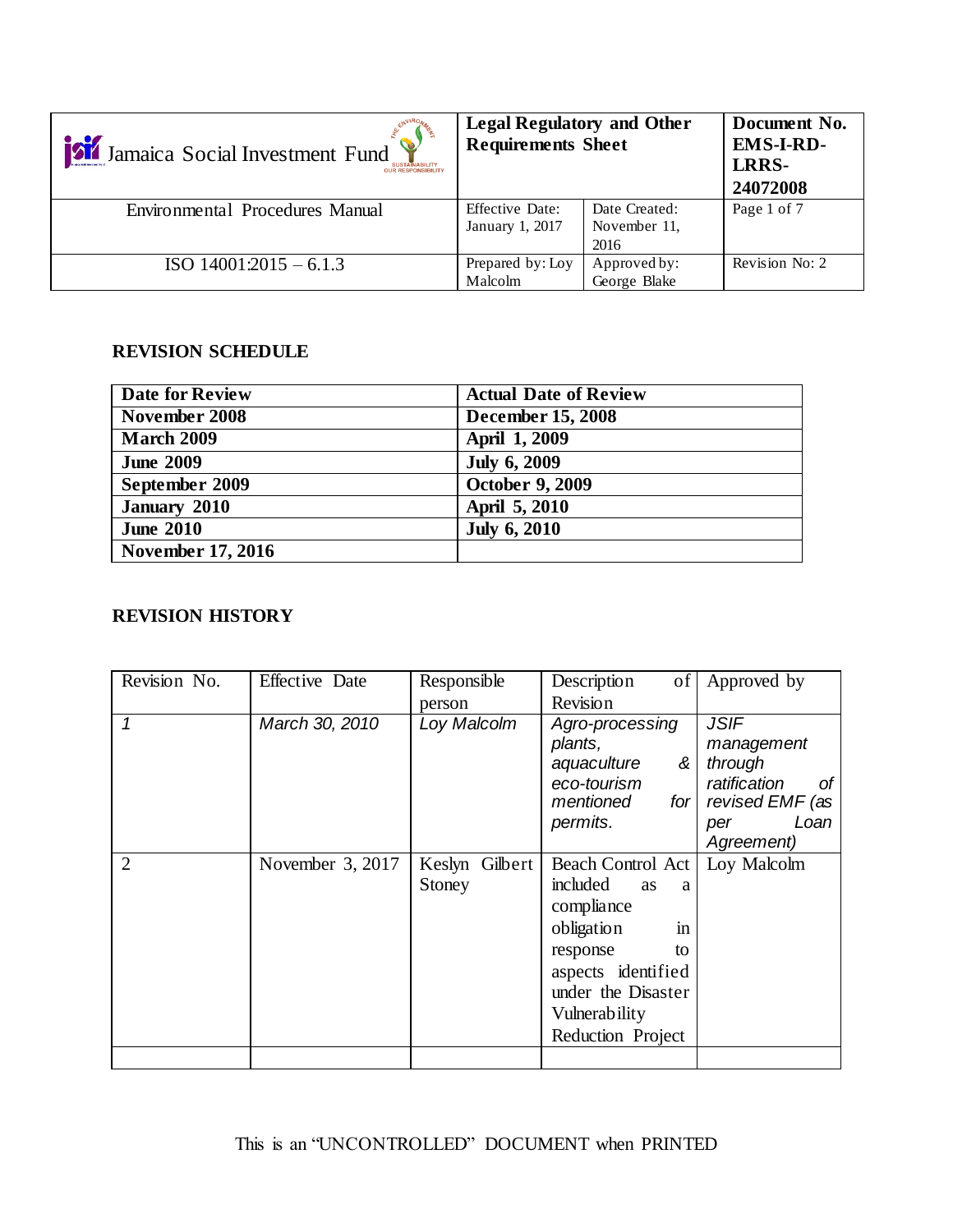# **JSIF – COMPLIANCE OBLIGATIONS**

# **1. The Natural Resources and Conservation Act (NRCA) 1991**

- encompasses Jamaica's environmental laws
- covers steps to ensure effective management of Jamaica's physical resources
- overseen by the relevant Ministry and administered by the National Environmental Planning Agency (NEPA)
- regulations under the Act include the **Permits and Licences Regulations (2004)** outlines the system for permits and licences which apply to new developments e.g. housing developments, roads, hazardous waste treatment facilities, agoprocessing plants, aquaculture, eco-tourism activities etc.) **(See Listing EMS Guidelines to Conducting EIAs)**
- Act gives minister power to declare areas protected, national and marine parks
- regulations under the Act include the **NRCA Ambient Air Quality Regulations (2006)** which set parameters for emissions to air (particulate matter < 10um)
- Applies penalties for failure to obtain permit before certain types of construction **(See Listing EMS Guidelines to Conducting EIAs)**
- Applied penalties for discharging effluent or constructing anything to discharge effluent without a licence)
- Offences under the Act carry penalties and prison terms

## **2. The Town and Country Planning Act 1958**

- primary law governing land use in Jamaica
- overseen by the relevant Ministry and administered by the National Environmental Planning Agency (NEPA)
- the Act speaks to carrying out of operations (building, engineering, mining etc.) on, over or under land or the making of any material change in the use of any buildings or other land
- planning permission is required for development that falls under the above stated
- a NRCA permit if required must be granted before Planning permission is granted
- the Act allows for Stop Orders to be placed if permissions aren't granted or are breached
- tree preservation is covered under this Act through the **Tree Preservation Regulations (1967)**

This is an "UNCONTROLLED" DOCUMENT when PRINTED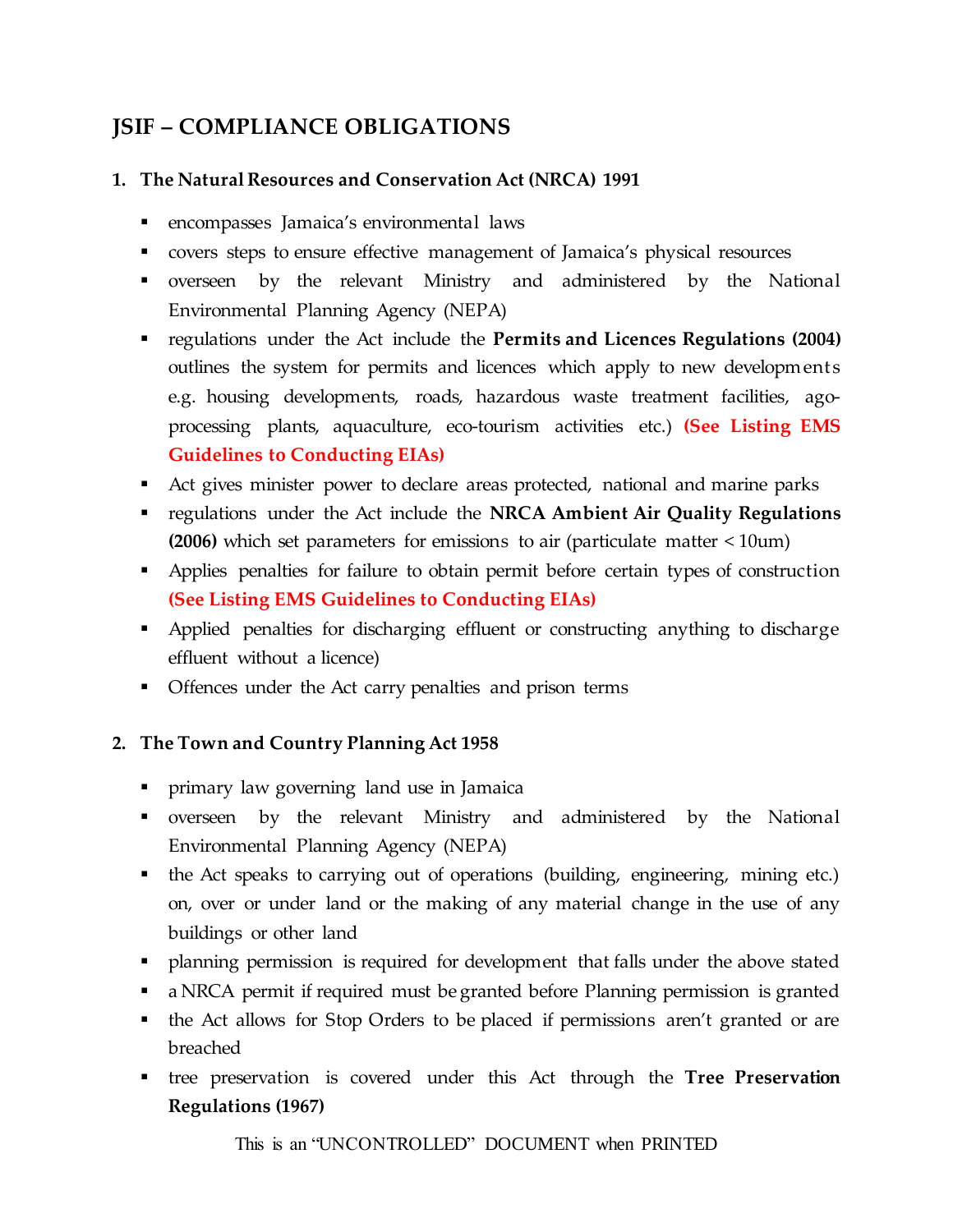• Offences under the Act carry penalties and prison terms

## **3. The National Solid Waste Management Act 2001**

- provides for the regulation and management of solid waste in Jamaica
- $\blacksquare$  the Act is overseen by the relevant Ministry
- solid waste under the Act includes i) refuse or sludge from a waste treatment plant, air pollution and garbage ii) solid, semi-solid or contained gaseous or liquid matter from industrial, commercial, mining or agricultural operations or domestic activities and iii) medical and hazardous waste
- Actions that attract penalties and imprisonment under the Act include i) unlawfully removing waste from or tampering with the operation of a solid waste disposal facility ii) disposing of solid waste in an unauthorized area, operating without a licence, impeding waste collection and disposal iii) littering in a public place or building without authorization (fine only)
- hindering or threatening authorized officers
- failure to obey notice to give information about performance of sewage or other waste treatment facilities

## **4. The Water Resources Act 1996**

- focused on the protection and use of underground water resources and surface waters such as rivers and streams
- the agency with overall responsibility under this Act is the Water Resources Authority, its duty is to regulate, allocate, conserve and manage the water resources of Jamaica
- the Authority issues licences for the abstraction and use of water, the construction or alteration of water works, use of reserved water supplies and consents fro drilling wells
- under the Act, the following may attract penalties i) abstracting or altering works related to water use without a licence ii) practicing as a well driller without a licence iii) causing or allowing underground water to waste from wells iv) failure to obey enforcement notices

## **5. The Public Health Act (1985)**

• Overall aim is to protect the Public Health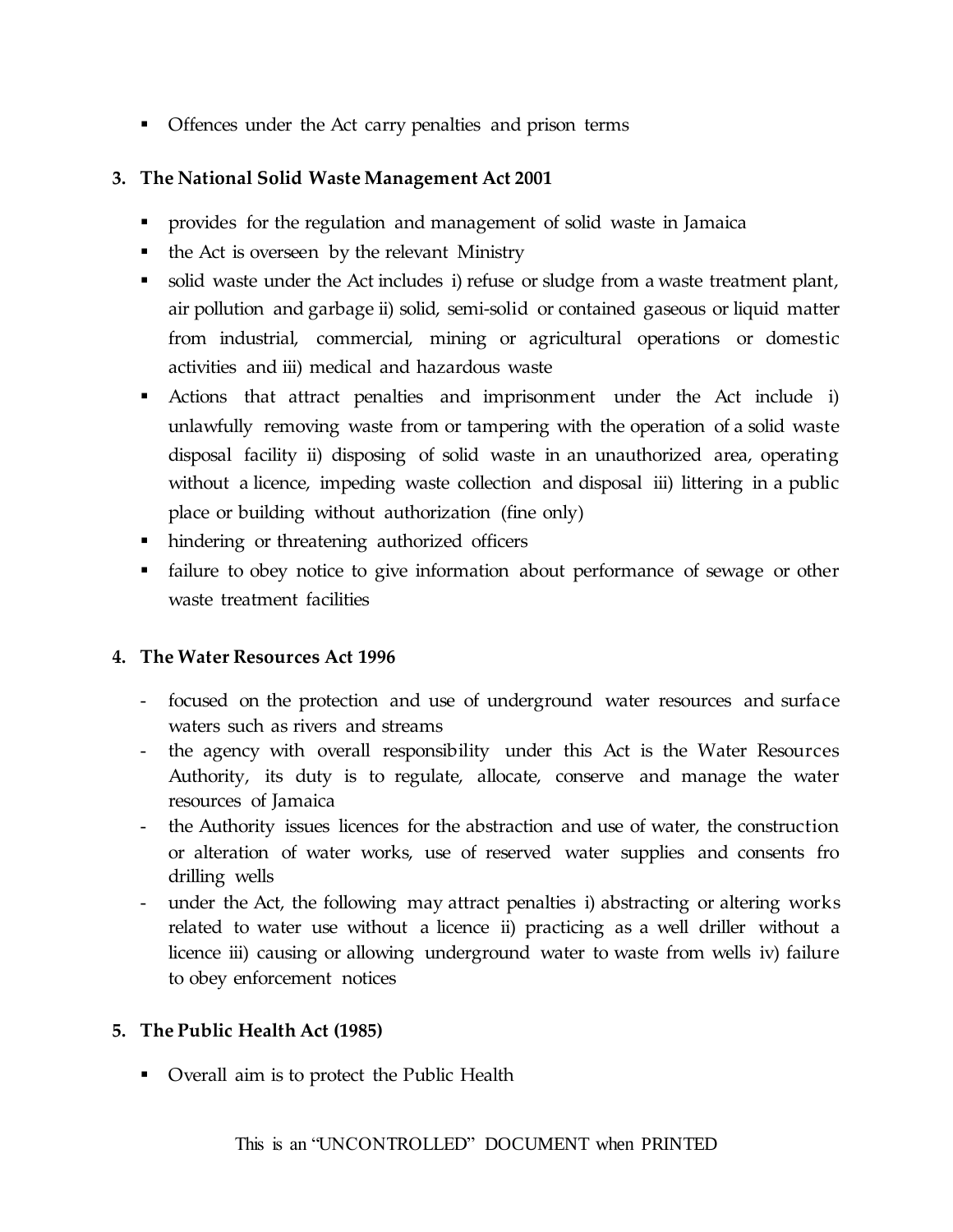- speaks to the regulation of measures targeted at reducing the spread of diseases including air and soil pollution, importation and distribution of food for human consumption and pest control
- under the Act penalties apply to nuisances and is covered by the **Nuisance Regulations (1995)**
- Nuisances address the ability of persons to enjoy their property e.g. defective structures, unsanitary conditions, deposits of human, solid or animal waste, dust, smoke, fumes

## **6. The National Heritage Trust Act (1985)**

- the Act outlines the role of the trust in the preservation of national monuments and anything designated as protected national heritage, and also the recording of any precious objects or works of art to be preserved as well as protecting botanical or animal life
- penalties and imprisonment may apply under the Act for the destruction or removal of anything designated a national monument or protected

## **7. The Mining Act (1947)**

Covers the requirement for a licence to mine and therefore which locations are approved for mining.

## **8. Beach Control Act (1956)**

- The Act and Regulations ensure proper management of Jamaica's coastal and marine resources by a system of licensing of activities on the foreshore and the floor of the sea.
- The Act also addresses other issues such as access to the shoreline, and other rights associated with fishing and public recreation, as well as establishment of marine protected areas.
- **Administered by NRCA/NEPA**
- Encroachment on or use of foreshore or floor of the sea without a licence is an offence
- Conserve, protect or rehabilitate protected area without license is also an offence.

This is an "UNCONTROLLED" DOCUMENT when PRINTED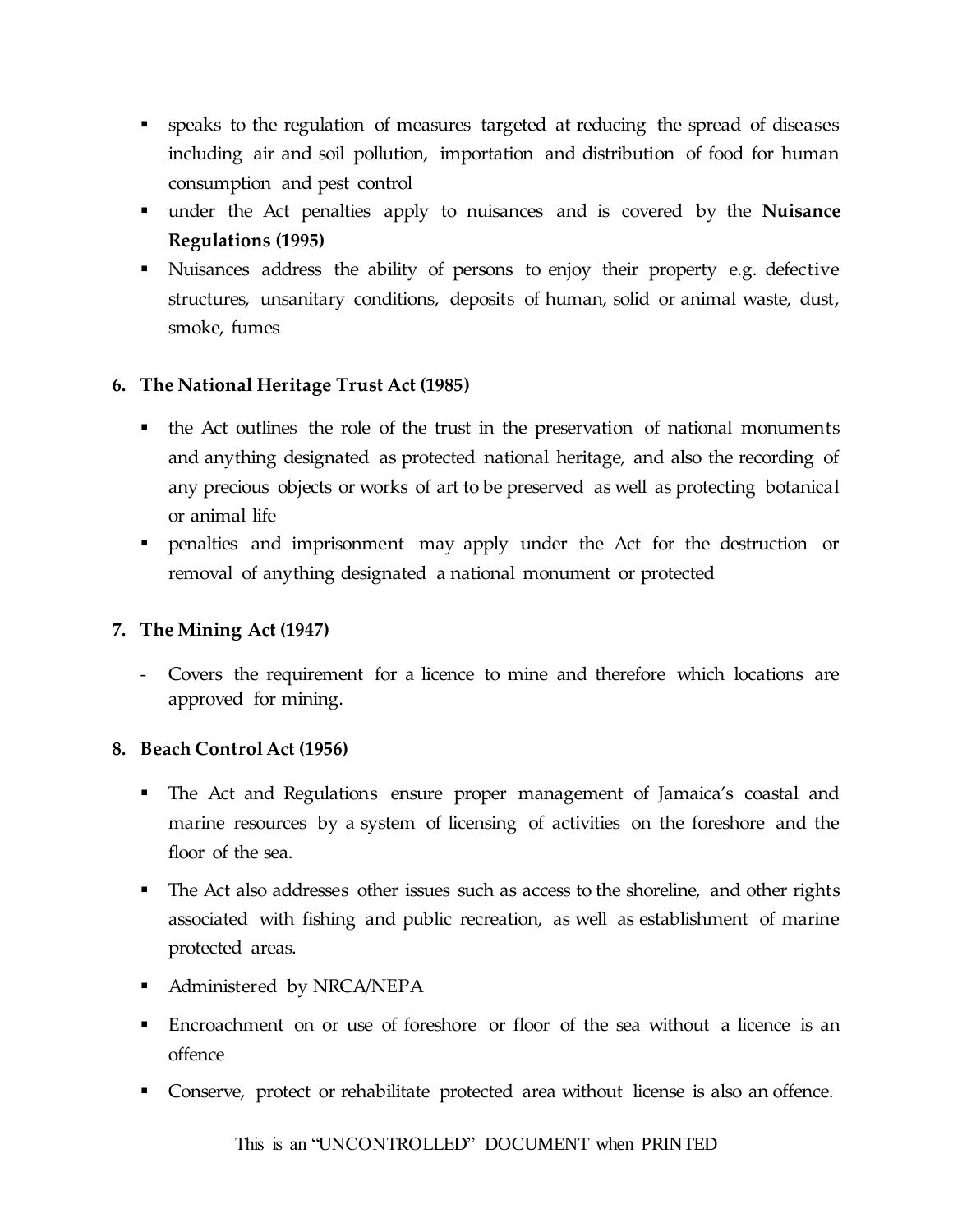#### **9. Factories Act**

The Act speaks to:

Ensuring the safety, health and welfare of persons who are employed in any factory or in connection with machinery, and in particular, and without prejudice to the generality of the foregoing provisions, any such regulations may provide for:

- the safe means of approach or access to, and exit from, any factory, or machinery;
- the fencing and covering of all dangerous places or machines;
- life-saving and first aid appliances;
- securing safety in connection with all operations carried on in a factory;
- securing safety in connection with the use of cranes, winches, pully-blocks and of all engines, machinery, mechanical gear and contrivances generally whatsoever;
- the proper ventilation of any factory, having regard to the nature of the process carried on therein;
- the sanitation, including the provision of lavatory accommodation (having regard to the number of workers employed) at any factory

#### **10. National Energy Policy**

Government Ministries and Agencies are model/leader in energy conservation and environmental stewardship in Jamaica.

Jamaicans use energy wisely and aggressively pursue opportunities for conservation and efficiency.

Jamaica realizes its energy resources potential through the development of renewable energy sources and enhances its international competitiveness, energy security whilst reducing its carbon footprint.

#### **11. Other Requirements**

Loan Agreements – See Project Appraisal Documents (PAD) for all ongoing projects

LBS Protocol (Land Based Sources Protocol) – this is a regional agreement for the prevention, reduction and control of marine pollution from land-based sources and activities. The Protocol speaks to \*governments' activities and efforts in the following areas:

- $\checkmark$  Coastal Management
- $\checkmark$  Environmental Monitoring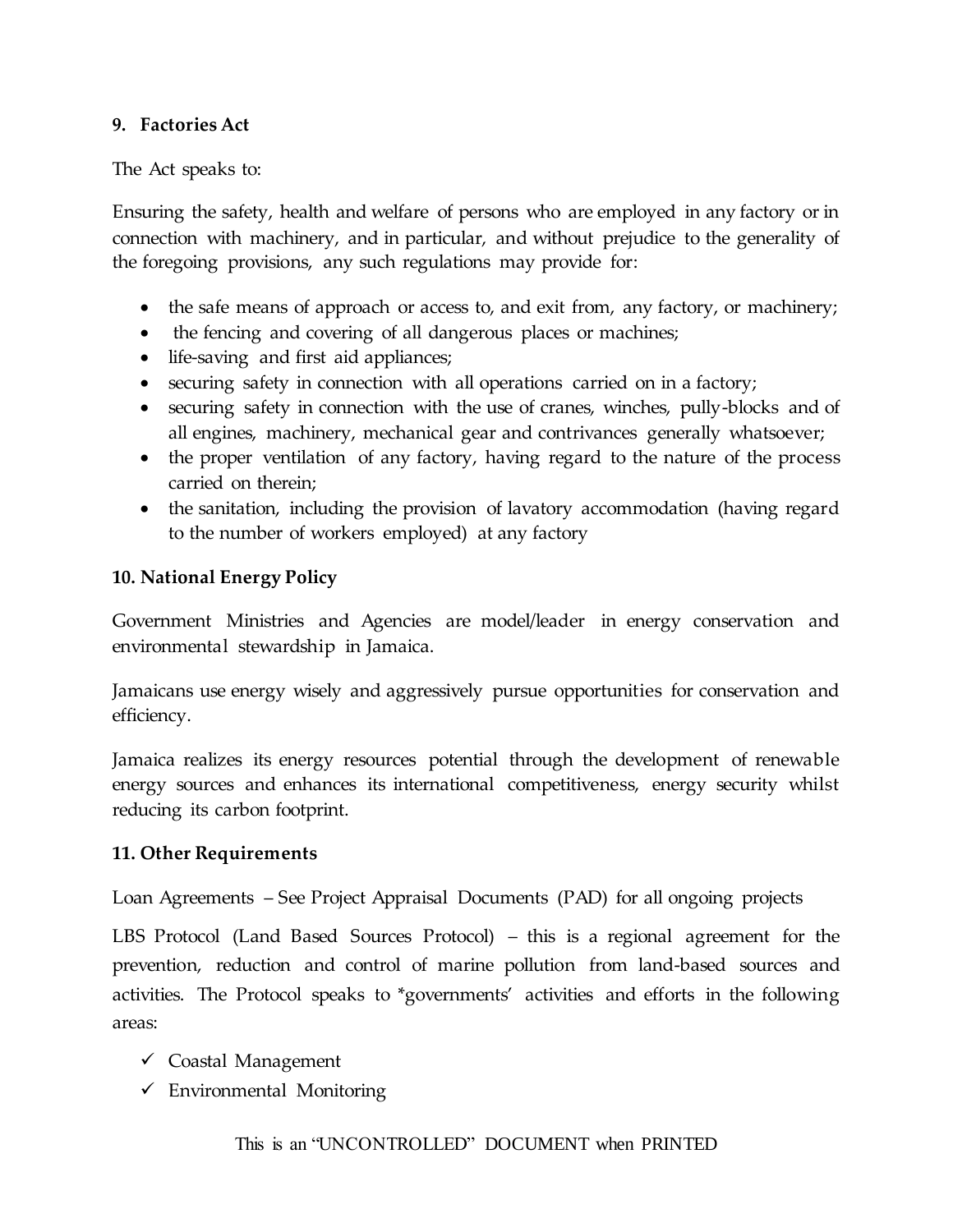- $\checkmark$  Sustainable Agriculture
- $\checkmark$  Sewage Treatment
- $\checkmark$  Restoration of Contaminated Bays

\*Jamaica has indicated its intention to ratify, however the areas to be covered have been recognized as

EMF – See JSIF's Environmental Management Framework (EMF)

Permits and Licences – See Records and Documents as relevant.

| <b>ASPECTS</b>                                                                          | <b>COMPLIANCE OBLIGATIONS</b>       |
|-----------------------------------------------------------------------------------------|-------------------------------------|
| Solid waste                                                                             | National Solid Waste Management Act |
| Discharge to Ground and Surface Water                                                   | Natural Resources Conservation Act  |
| Health and Safety                                                                       | Factories Act, Public Health Act    |
| Disturbance of Coastal Processes                                                        | Beach Control Act and NRCA          |
| Introduction of<br>foreign material<br><sub>or</sub><br>organisms in marine environment | Beach Control Act and NRCA          |

This is an "UNCONTROLLED" DOCUMENT when PRINTED